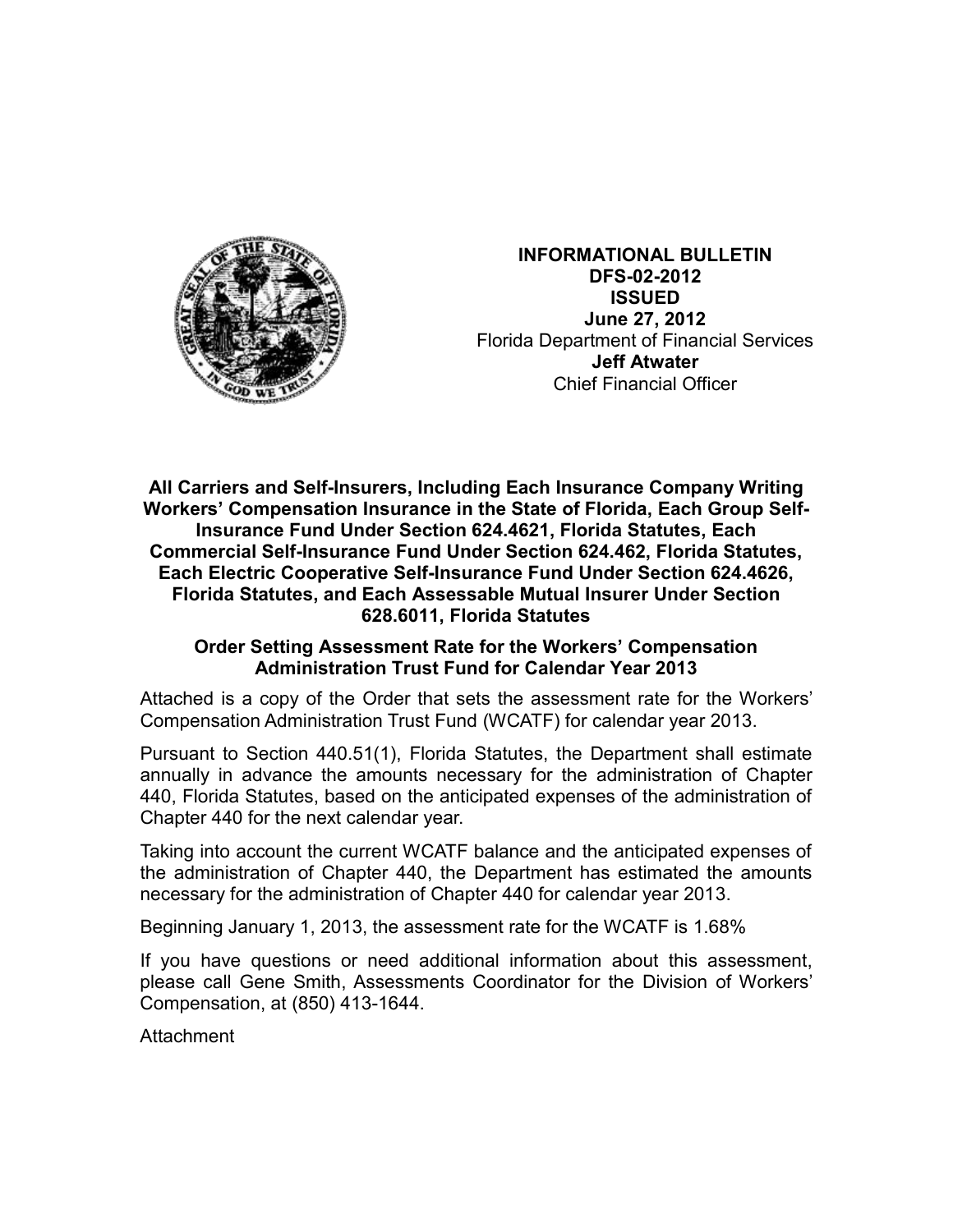fii ed

JUN 27 2012 00 27 8 S Chief Financial Officer Docketed by:  $\frac{1}{2}$ Thuran



**CHIEF FINANCIAL OFFICER JEFF ATWATER STATE OF FLORIDA** 

IN THE MATTER OF:

**ASSESSMENT RATE FOR WORKERS' COMPENSATION ADMINISTRATION TRUST** FUND FOR CALENDAR YEAR 2013

CASE No. 126109-12-WC

## **ORDER**

THIS CAUSE came on for consideration pursuant to the provisions of Section 440.51(1), Florida Statutes, which require the Department of Financial Services (hereinafter referred to as the "Department") to annually notify carriers and self-insurers of the assessment rate necessary for the administration of Chapter 440, Florida Statutes. The Department, having considered the amounts necessary for the administration of Chapter 440, Florida Statutes, for calendar year 2013, and being otherwise fully advised in the premises, hereby finds and orders as follows:

Section 440.51(1), Florida Statutes, requires the Department to estimate annually  $1<sub>1</sub>$ in advance the amounts necessary for the administration of Chapter 440, Florida Statutes. Pursuant to Section 440.51(1)(a), Florida Statutes, the Department shall, by July 1 of each year, notify carriers and self-insurers of the assessment rate, which shall be based on the anticipated expenses of the administration of Chapter 440, Florida Statutes, for the next calendar year.

With respect to calendar year 2013, the Department has estimated the amount  $2.$ necessary for the administration of Chapter 440, Florida Statutes. The estimated rate is 1.68%.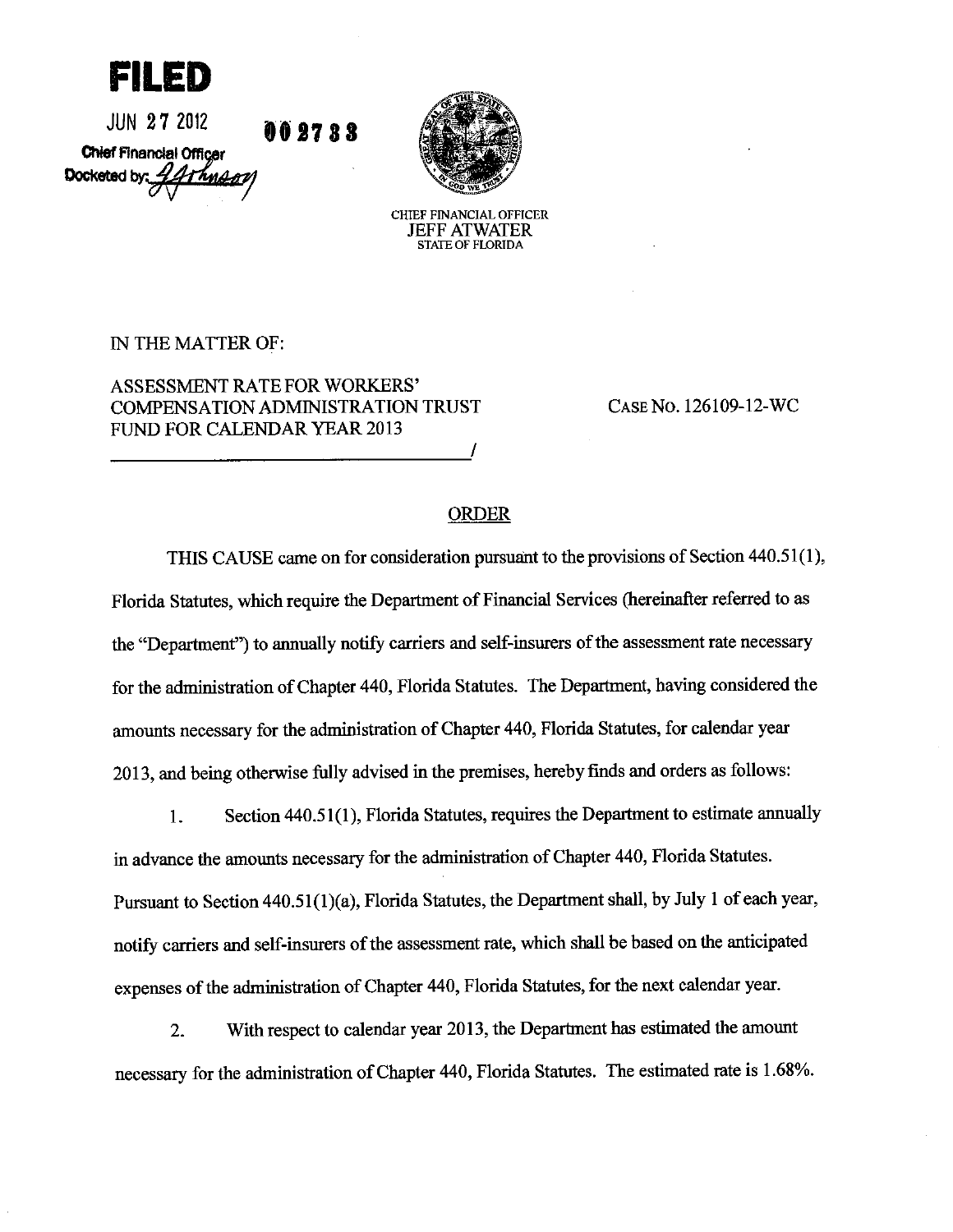## IT IS THEREFORE ORDERED:

Each carrier and self-insurer, including each insurance company writing workers' compensation insurance in the State of Florida, each group self-insurance fund under Section 624.4621, Florida Statutes, each commercial self-insurance fund under Section 624.462, Florida Statutes, each electric cooperative self-insurance fund under Section 624.4626, Florida Statutes, and each assessable mutual insurer under Section 628,6011, Florida Statutes, shall pay an assessment for deposit into the Workers' Compensation Administration Trust Fund in the amount of one and sixty-eight one-hundredths of a percent (1.68%) of the net premiums collected (or earned, as per Division of Workers' Compensation Bulletin Number 228) on workers' compensation insurance issued by the company in the State of Florida. Pursuant to Chapter 2000-150, Laws of Florida, the net premiums assessed for the calendar quarter shall be adjusted to include the deductible premium credits or discounts the company has applied to its deductible policies.

Beginning on the self-insurer's anniversary date falling within calendar year 2013, each individual self-insured employer under Section 440.38, Florida Statutes, shall pay an assessment for deposit into the Workers' Compensation Administration Trust Fund in the amount of one and sixty-eight one-hundredths of a percent (1.68%) of net premiums computed by the Division of Workers' Compensation, as if the company had purchased workers' compensation insurance in the State of Florida.

 $\overline{2}$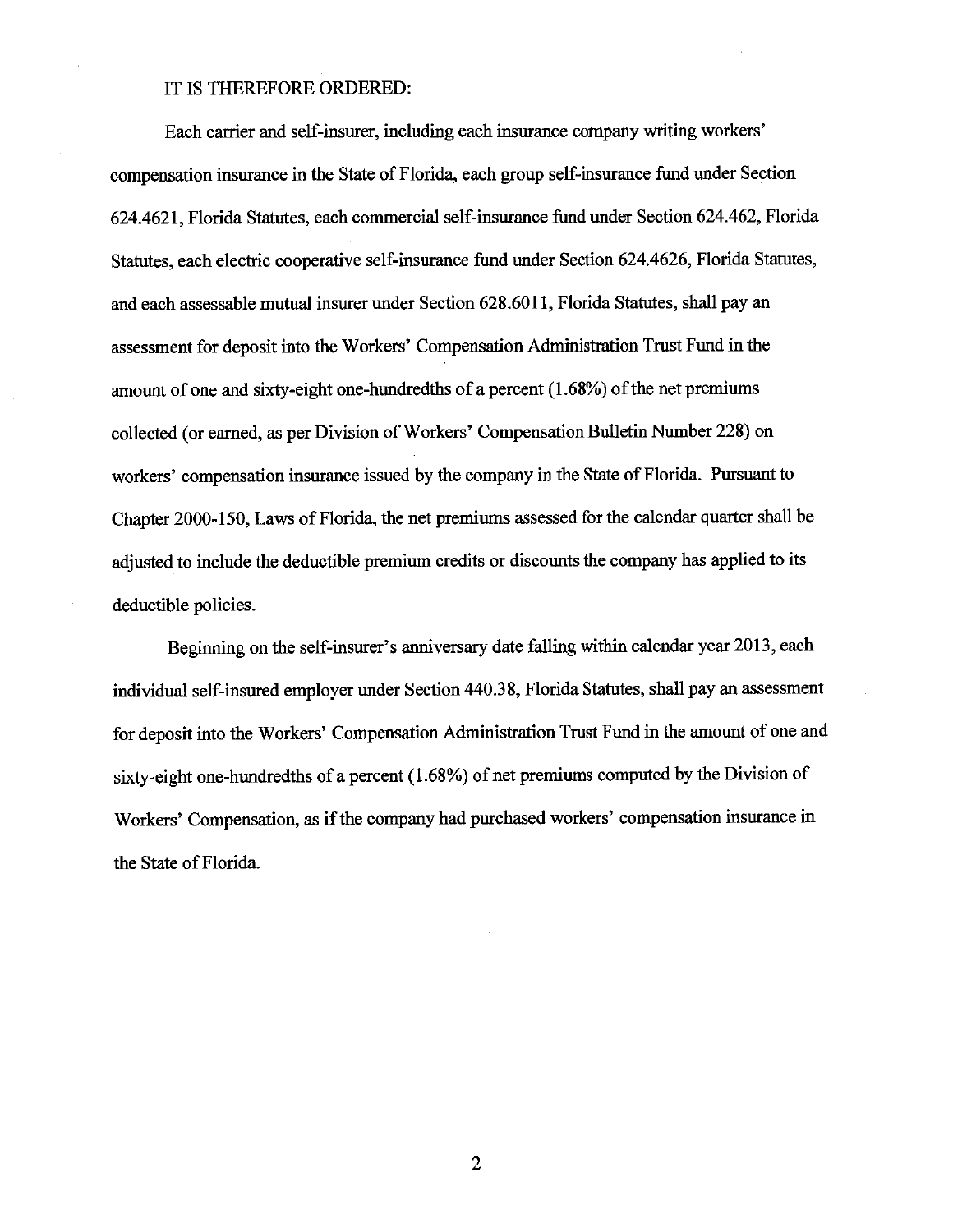The Workers' Compensation Administration Trust Fund assessment shall become due and be paid to the Division of Workers' Compensation quarterly, within thirty (30) days of quarter end or receipt of notice, whichever is later.

DONE and ORDERED this  $27^{th}$  day of  $\frac{\partial \mu}{\partial L}$ , 2012.



**JEFF** ĖR CHIEF FINANCIAL OFFICER